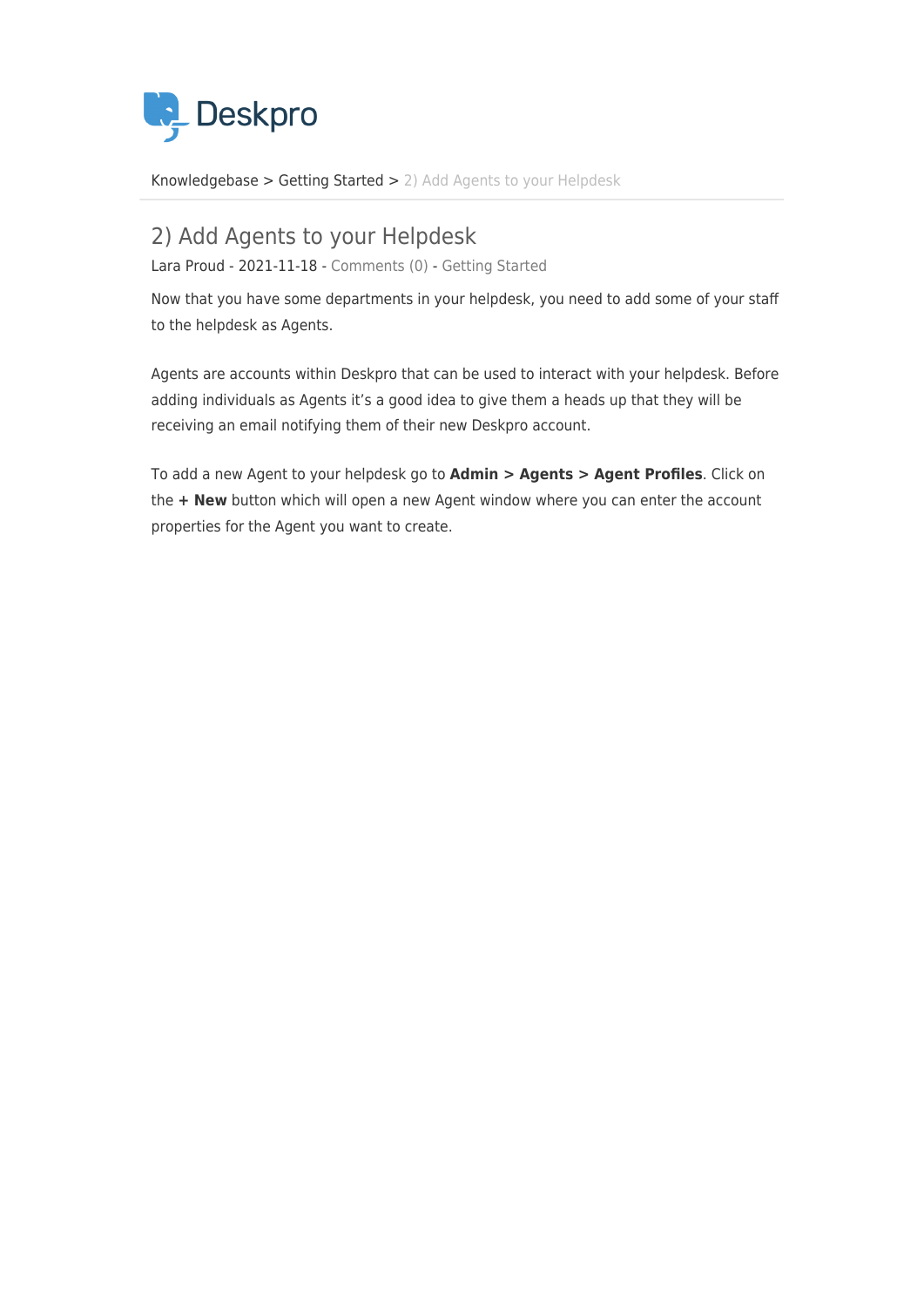## Add: New Agent

| Profile Image                                                                                                                                                                                                                                                                                                                                                                          |                    |
|----------------------------------------------------------------------------------------------------------------------------------------------------------------------------------------------------------------------------------------------------------------------------------------------------------------------------------------------------------------------------------------|--------------------|
| <b>Upload Image</b><br><b>Delete</b>                                                                                                                                                                                                                                                                                                                                                   |                    |
| Name*                                                                                                                                                                                                                                                                                                                                                                                  |                    |
|                                                                                                                                                                                                                                                                                                                                                                                        |                    |
| Display an alias to end-users                                                                                                                                                                                                                                                                                                                                                          |                    |
| Email Address*                                                                                                                                                                                                                                                                                                                                                                         | $+$ Add            |
|                                                                                                                                                                                                                                                                                                                                                                                        | П                  |
|                                                                                                                                                                                                                                                                                                                                                                                        |                    |
| Phone                                                                                                                                                                                                                                                                                                                                                                                  | + Add              |
| $+44$<br>Phone number                                                                                                                                                                                                                                                                                                                                                                  | п                  |
|                                                                                                                                                                                                                                                                                                                                                                                        |                    |
| Teams (0 of 8 selected)                                                                                                                                                                                                                                                                                                                                                                | <b>Select All</b>  |
| $(\ddot{\phantom{a}})$<br>Support Team                                                                                                                                                                                                                                                                                                                                                 |                    |
| S.<br>Sales                                                                                                                                                                                                                                                                                                                                                                            |                    |
| $\mathbf \Phi$ IT Support<br>$\Box$                                                                                                                                                                                                                                                                                                                                                    |                    |
| $(H)$ HR team<br>∩                                                                                                                                                                                                                                                                                                                                                                     |                    |
| ₹<br><b>Customer Support Managers</b>                                                                                                                                                                                                                                                                                                                                                  |                    |
| <b>4</b> Complaints<br>∩                                                                                                                                                                                                                                                                                                                                                               |                    |
| $\left(\bigwedge\right)$ 2nd Line Support<br>0                                                                                                                                                                                                                                                                                                                                         |                    |
| $\frac{1}{2}$ 221B Energy Support<br>0                                                                                                                                                                                                                                                                                                                                                 |                    |
| <b>Administrator Access</b><br>An administrator can use the admin interface to change helpdesk settings. Since an<br>administrator can modify all settings including permission, they have complete access<br>to everything in the system.<br>Reports Administrator Access<br>A reports administrator and view and manage all dashboards, including the ones they<br>are not added to. |                    |
| Permission Groups (0 of 6 selected)                                                                                                                                                                                                                                                                                                                                                    | Show only selected |
| All Permissions<br>□                                                                                                                                                                                                                                                                                                                                                                   |                    |
| All Non-Destructive Permissions<br>∩                                                                                                                                                                                                                                                                                                                                                   |                    |
| <b>Customer Support Trainees</b>                                                                                                                                                                                                                                                                                                                                                       |                    |
| Customer Support                                                                                                                                                                                                                                                                                                                                                                       |                    |
| <b>Customer Support Managers</b><br>n                                                                                                                                                                                                                                                                                                                                                  |                    |
| 0<br>IT Support                                                                                                                                                                                                                                                                                                                                                                        |                    |
| Time Zone                                                                                                                                                                                                                                                                                                                                                                              |                    |
| Timezone                                                                                                                                                                                                                                                                                                                                                                               |                    |
|                                                                                                                                                                                                                                                                                                                                                                                        |                    |
| Create                                                                                                                                                                                                                                                                                                                                                                                 | Cancel             |

 $\boxed{\textbf{x}}$